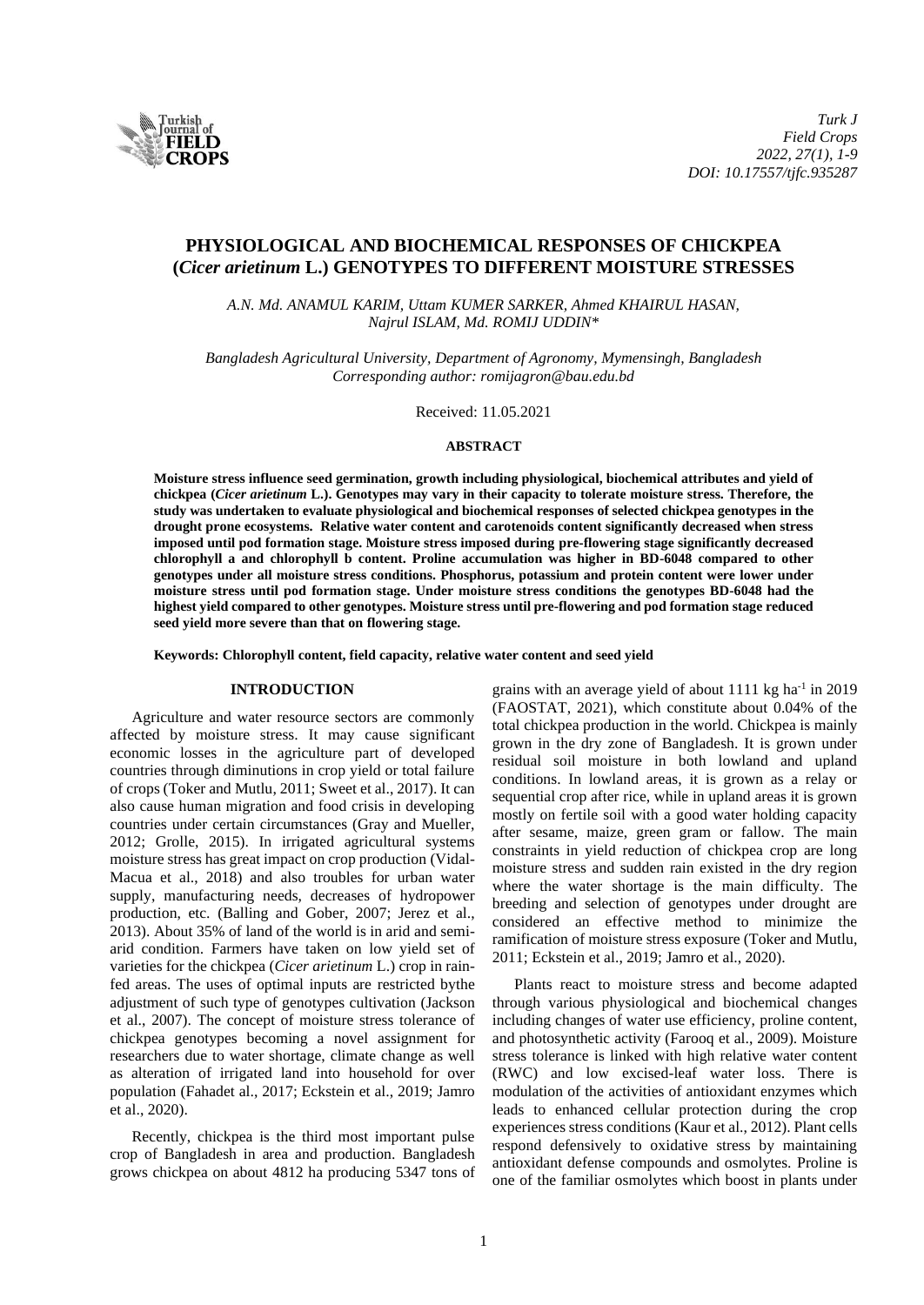moisture stress and assist the plants to continue cell turgidity (Moayedi et al., 2011). The damage caused during stress finally stress yield. Studies on reaction of antioxidative and non-antioxidative defense systems have been reported earlier in chickpea, but changes in carotenoids, chlorophyll, phosphorus, potassium, protein and proline content due to drought stress is still lacking. Therefore, the present study aims to expose various physiological and biochemical adaptations of selected chickpea genotypes with yield attributes at different moisture stress.

### **MATERIALS AND METHODS**

# *Site description*

The experiments were conducted during rabi season of 2017 and 2018 in the pot yard of the Bangladesh Agricultural Research Institute (BARI), Joydebpur, Gazipur, Bangladesh. The experimental site was located at  $23<sup>0</sup>59'$  latitude and  $90<sup>0</sup>24'$ longitude and at the elevation of 34.5 m above the sea level. The soil was clay loam/clay in texture. General fertility status of the soil was low having low status of organic matter, including low status of phosphorus (P), potassium (K), medium status of zinc (Zn) and boron (B). The pH of the soil is 5.6. The soil contained 1.12% organic matter, 0.054% total nitrogen, 7.6 meq phosphorus, 0.14 meq 100  $g^{-1}$  potash, 11.4  $\mu g g^{-1}$ sulphur, 0.74  $\mu$ g g<sup>-1</sup> zinc and 0.23  $\mu$ g g<sup>-1</sup> boron.

### *Experimental design and treatments*

The experiment was laid out in factorial experimental design. All treatments including four genotypes and 11 moisture stress applications were performed as Complete Randomized Design (CRD) with three replications. Experiment was carried out at net house.

#### *Genotypes and moisture treatments*

Four genotypes  $(G_1 - BD - 6048, G_2 - BD - 6045, G_3 - BD -$ 6090, G4- BD-6092) of chickpea along with 11 moisture stresses including  $T_1$ - Control (without irrigation),  $T_2$ - 30% of Field Capacity (FC) until pre-flowering stage,  $T_3$ - 50% of FC until pre-flowering stage,  $T_4$ - 70% of FC until preflowering stage,  $T_5$ - 90% of FC until pre-flowering stage,  $T_6$ - 30% of FC until flowering stage,  $T_7$ - 50% of FC until flowering stage,  $T_8$ - 70% of FC until flowering stage,  $T_9$ -90% of FC until flowering stage,  $T_{10}$ -30% of FC until pod formation stage, $T_{11}$ - 50% of FC until pod formation stage were included in the study. Seeds were collected from Plant Genetic Resources Center (PGRC), BARI.

#### *Pot preparation and seed sowing*

At first 132 pots were set at the net house of BARI. The size of each pot was 20 cm depth and 9 cm radius. Then the prepared soil was filled in the plastic pots. Each plastic pot was contained 6.0 kg soil. After filling pots, seeds were sown in the plastic pot properly. Ten seeds were sown in each plastic pot by hand at 3 to 4 cm depth with plant spacing of about 8 cm. Before sowing the seeds, all the pots were pre-irrigated to make them in optimum soil moisture condition, necessary for germination. After the

germination, three healthy seedlings per pot were kept for each pot.

### *Procedures of water management*

An appropriate amount of water was applied to all the pots every day until the beginning of the treatments. The day before the starting of the treatments, 500 ml of water was applied to each pot so that the soil moisture content (percentage) of all the genotypes remained equal. The first water stress treatment was started on 15, December 2017 and 2018 until pre-flowering stage, 2nd water stress treatment was started on 15, February 2018 and 2019 until flowering stage and 3rd water stress treatment was started on 1<sup>st</sup>, March 2018 and 2019 until pod formation stage. The amount of water needed according to the treatments applied in each pot with the help of the measuring cylinder. Moisture was maintained on the basis of prevailing moisture of sun-dried soil in pots and pot weight every oneday interval taking consideration of weight of plants in pot.

# *Physiological parameters*

Relative leaf water content was estimated according to the method of Weatherley (1950). 100 mg fresh leaves were kept in distilled water for 4 hours to obtained turgid weight. The turgid weight was recorded after blotting the excess water on the surface of the sample. Dry weight was obtained after drying the samples in oven at 70˚ C till constant weight occurred. The relative water content (RWC) was calculated by the formula:

$$
RWC\left(\% \right) = \frac{\text{Fresh weight - Dry weight}}{\text{Turgid weight - Dry weight}} \times 100
$$

### *Biochemical parameters*

Samples for chlorophyll and carotenoids determination were taken from chickpea leaves using a 0.8 cm diameter cork borer, weighted quickly in pre-weighted clean glass vials and 5 cm<sup>3</sup> of 80% acetone was added to these samples. The leaf material was bleached and decanted off. The optical density (OD) was read at  $\lambda = 663$  nm, 645 and 470 nm using 80% acetone as a blank by a spectrophotometer. Content of chlorophyll a, chlorophyll b and carotenoids were calculated according to Lichtenthaler and Wellburn (1983) using the following formula:

Chlorophyll a = 12.21 OD 663 nm – 2.81 OD 645 nm

Chlorophyll  $b = 20.13$  OD 645 nm  $- 5.03$  OD 663 nm

Carotenoids =  $(1000 \text{ OD } 470 \text{ nm} - 3.27 \text{ chlorophyll } a$  -104 Chlorophyll b) / 229

Proline content was measured according to the method of Bates et al. (1973). An aliquot amount of fresh green leaf of chickpea was homogenized in 10ml of 3% sulphosalicylic acid and the homogenate was centrifuged at 5000 rpm for 15 min. Two milliliters of the supernatant were reacted with 2 ml of acid ninhydrin (1.25 g ninhydrin dissolve in 30 ml of glacial acetic acid and 20 ml of 6 M phsphoric acid) and 2 ml of glacial acetic acid for 1 hr at  $100<sup>0</sup>C$  and the reaction was then terminated in an ice bath.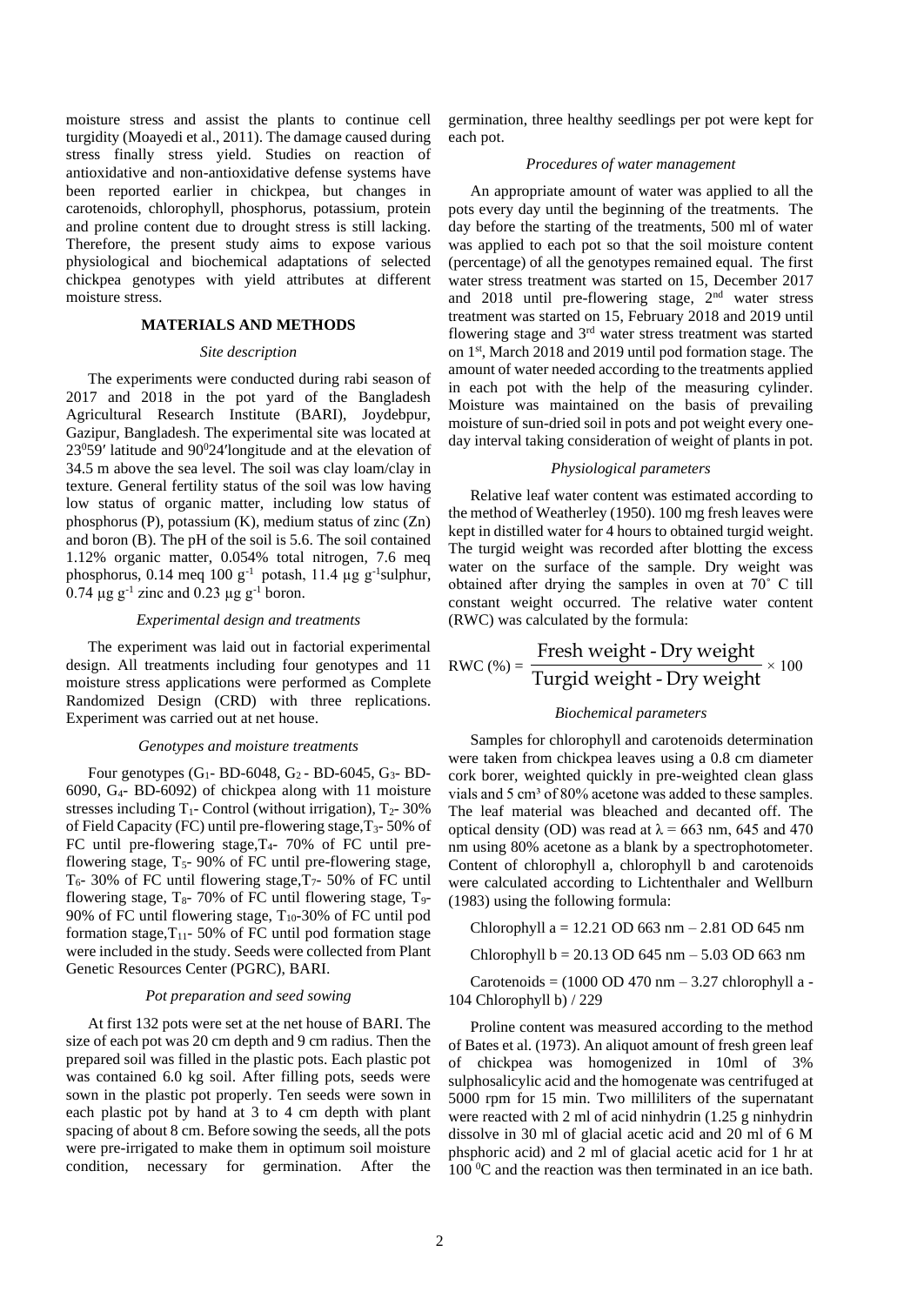The colored reaction mixture was extracted with 4 ml of toluene and the absorbance was recorded at 520 nm. Proline content was calculated from a standard curve. The protein contents of seeds were estimated following the procedure of Microkjeldhal (AOAC, 1965). One g seed sample was kept in a digest ion flask, with a little quantity of catalyst mixture  $(K_2SO_4 + CuSO_4)$ , 10 ml of 96% concentrate sulphuric acid was added and kept for complete digestion. Digested sample was distilled. The distilled amount of ammonia was titrated with  $0.1$  N H<sub>2</sub>SO<sub>4</sub>.Nitrogen and protein content were calculated as per following formula:

Nitrogen (%) =Normality of  $H_2SO_4 \times V$  of  $H_2SO_4 \times 1.4 \times 100$ 

Weight of sample

Protein (%) = Percent of nitrogen  $\times$  6.25

The content of phosphorous in the leaf of chickpea was determined by the procedure of Jackson (1975). One milliliter of aliquot of plant diacid extract in 50 ml volumetric flask, mixed with 10 ml of vanadate molybdate reagent diluted to 50 ml with distilled water and mixed well. The color was read after 30 min at 470 nm. The phosphorus concentrations were calculated using the standard curve expressed as percent. The content of potassium in the leaves of chickpea was determined by the method of Chapman and Pratt (1961). The plant extract (diacid digested) was directly read on flame photometer or after appropriate dilution as that final concentration range between 0 to 50 mg potassium per liter. A blank without sample was also run simultaneously. Result was calculated using a standard reading from potassium solution and expressed as percent potassium.

### *Measurement of yield and yield components*

At maturity, the whole plant was cut at the ground level with a sickle. The harvested crop from each pot was bundled separately and tagged appropriately. Finally, data on yield contributing parameters such as plant height, number of pods per plant and seed yield were recorded separately.

#### *Data analyses*

Data were assessed by analysis of variance and by Duncan's multiple range test (Gomez and Gomez, 1984) with a probability *P*≤0.05. The values followed by the same letters are not significantly different and different letters within treatments indicate significant differences at the 0.05 probability level.

# **RESULTS AND DISCUSSION**

### *Climatic condition during crop cycle*

The climatic condition of the experimental plot is subtropical in nature characterized by heavy rainfall from June to September (78-92%) and scanty in winter (1-11%) and mean rainfall is around 2200 mm per year. Temperature starts rising from February and continues till September and then gradually falls from the month of October of the year. The monthly rainfall, maximum and minimum temperature sand humidity during the study period were detailed in Fig. 1 and Fig. 2.



**Fig. 1** Monthly average temperature, rainfall, relative humidity and sunshine hours of the experimental site in Gazipur during 2017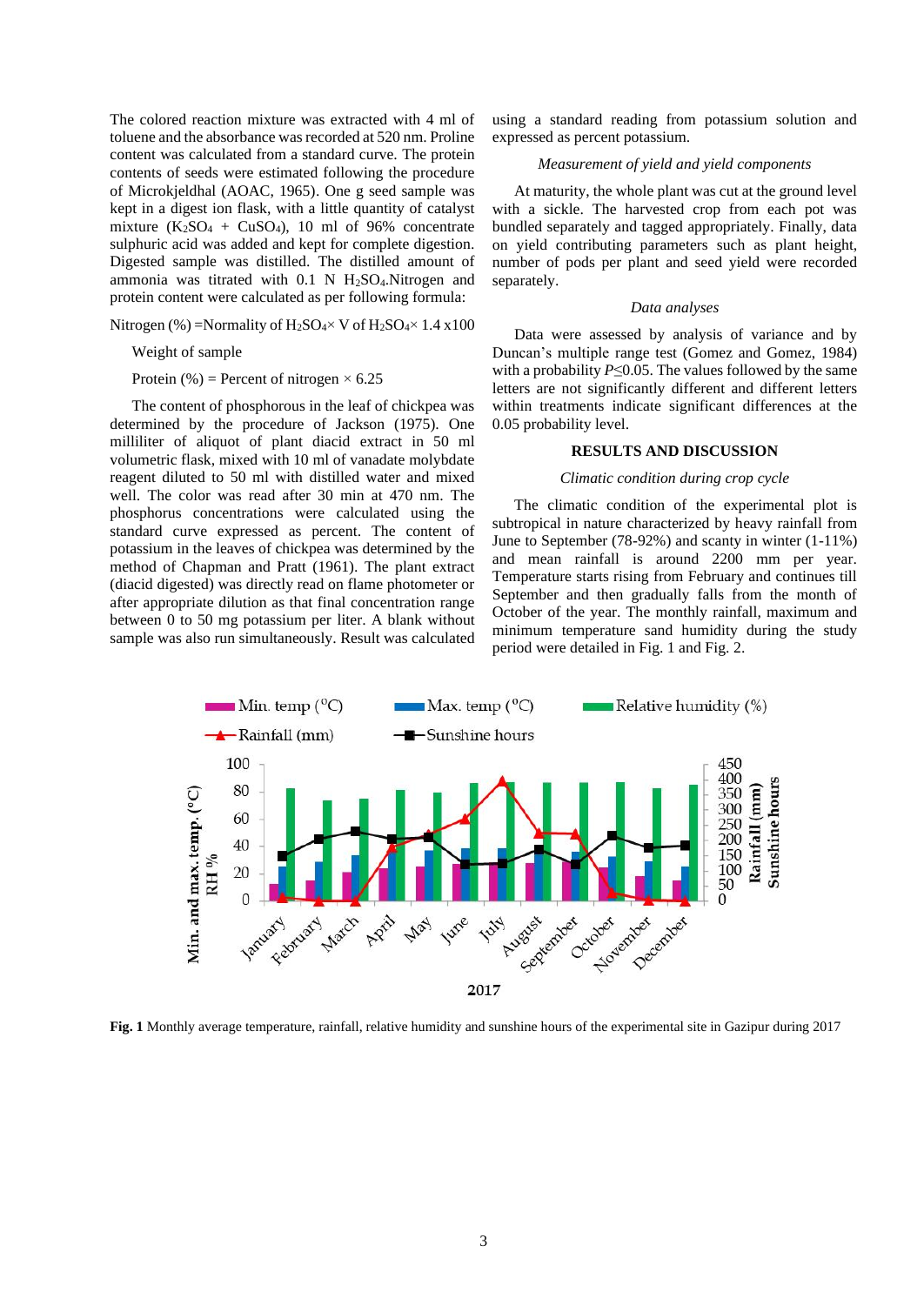

**Fig. 2** Monthly average temperature, rainfall, relative humidity and sunshine hours of the experimental site in Gazipur during 2018

#### *Interactions /Statistical significant analyses*

Genotype by drought stresses and year interactions were found to be significant for RWC, carotenoids, chlorophyll a and b, protein and proline contents. (*P*≤0.05). Genotypic effect was significant for plant height, number of pod per plant and seed yield (*P*≤0.05).

### *Relative water content*

Optimum relative water content is crucial for effective physiological functioning and growth processes of crop and

is known as potential physiological marker in many crops. In the present study, RWC significantly decreased in all genotypes under moisture stress condition (Fig. 3). Among all the genotypes, BD-6048 showed maximum RWC (72.36 %) at 70% of FC until flowering stage and decreased when drought stress continued up to pod formation stage. This decline may be due to higher water loss through stomatal regulation during photosynthesis and ineffective water utilization assimilation under moisture stress (Lobato et al., 2008).



**Fig 3** Relative water content (%) of genotypes under different drought stresses.

#### *Carotenoids content*

Leaf carotenoids content of chickpea under moisture stress differed in a genotype-dependent manner (Table 1). Carotenoids content of genotypes BD-6048 was highest compared to other genotypes. Moisture stress tolerant genotypes ('Yazd' and 'Shiraz') exhibited higher

accumulation of carotenoids than moisture stress sensitive genotypes (Askari and Ehsanzadeh, 2015). While progressive increase in moisture stress level resulted in significant increases carotenoids content up to flowering stage and when chickpea was grown under moisture stress up to pod formation stage then it tended to decrease.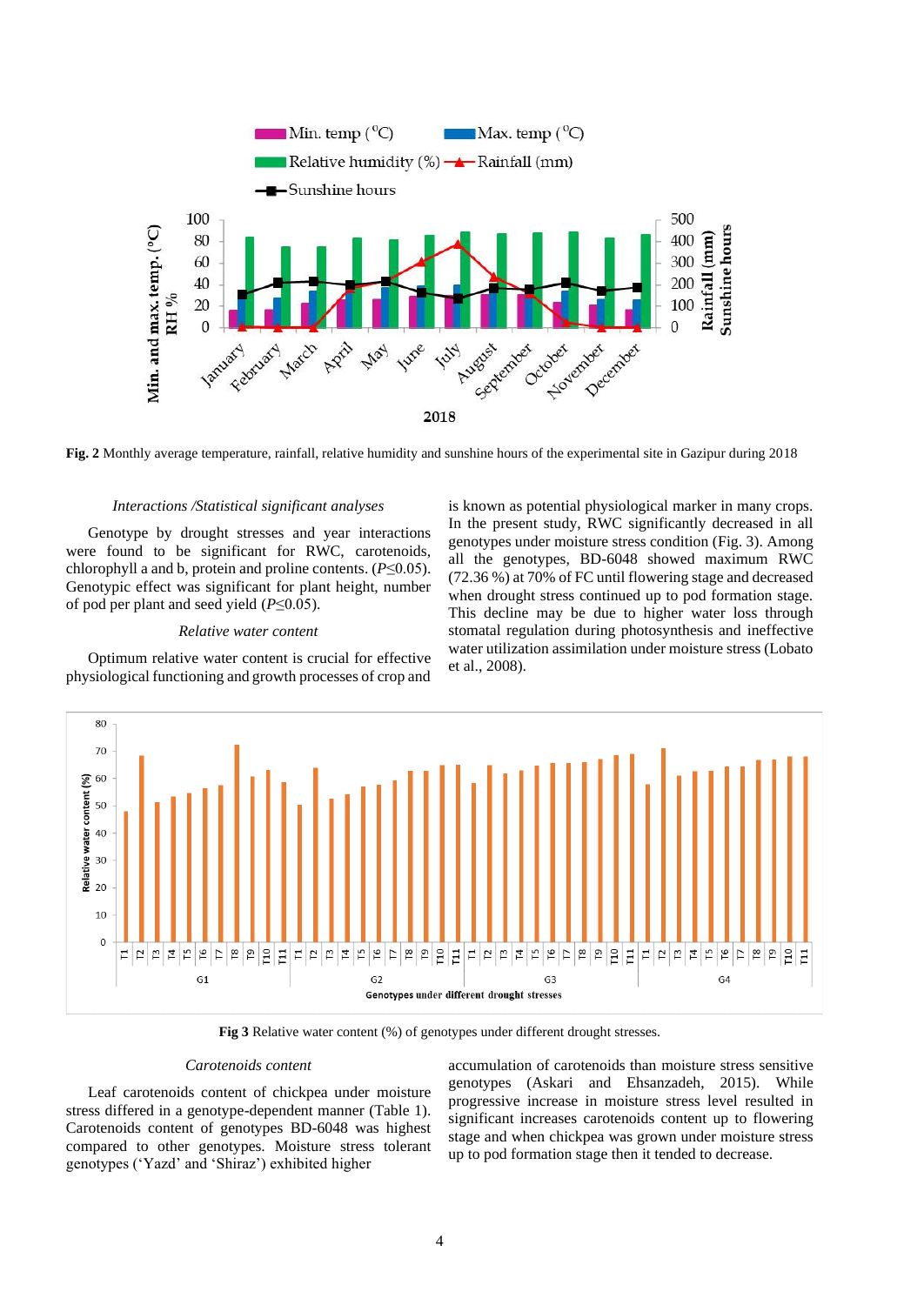| <b>Treatments</b> |                   | Carotenoids content (mgg <sup>-1</sup> ) |                    |                | Chlorophyll a (mgg <sup>-1</sup> ) |                   |                   |                   | Chlorophyll b (mgg-1) |                   |                   |                   | Potassium (%)  |                    |                   |                |
|-------------------|-------------------|------------------------------------------|--------------------|----------------|------------------------------------|-------------------|-------------------|-------------------|-----------------------|-------------------|-------------------|-------------------|----------------|--------------------|-------------------|----------------|
|                   | G <sub>1</sub>    | G <sub>2</sub>                           | G <sub>3</sub>     | G <sub>4</sub> | G <sub>1</sub>                     | G <sub>2</sub>    | G <sub>3</sub>    | G <sub>4</sub>    | G <sub>1</sub>        | G <sub>2</sub>    | G <sub>3</sub>    | G <sub>4</sub>    | G <sub>1</sub> | G <sub>2</sub>     | G <sub>3</sub>    | G <sub>4</sub> |
| $\rm T_1$         | 1.28 xv           | .34 vwx                                  | $1.94$ iik         | 1.10 z         | $0.62$ za                          | $0.62$ za         | $0.76$ rs         | 0.43c             | $0.57$ x              | 0.62z             | $0.75$ y-d        | 0.43C             | $3.16$ zab     | 3.00 <sub>bc</sub> | 2.62d             | 6.02 i         |
| T <sub>2</sub>    | 2.28 <sub>e</sub> | $2.03$ gh                                | $2.00$ hii         | l.86 lm        | $0.66$ xy                          | $0.66 \text{ xy}$ | 0.52 <sub>b</sub> | $0.74$ stu        | 0.67 x                | 0.69w             | $0.51z-a$         | 0.79s             | $3.48$ wx      | $3.14$ zab         | 2.86c             | $6.10$ ij      |
| $T_3$             | 1.29 xv           | 1.42 tuv                                 | $2.02$ ghi         | 1.15 z         | $0.71$ uv                          | $0.61$ za         | 0.59a             | 0.83p             | $0.73$ v              | 0.73v             | $0.57y - b$       | 0.83q             | $3.58$ vw      | $3.27$ vz          | $3.09$ ab         | 6.19 hi        |
| T <sub>4</sub>    | .33 wx            | 1.46 stu                                 | 2.08g              | 1.23 y         | $0.76$ rs                          | 0.62 z            | $0.63$ yz         | 0.87 <sub>o</sub> | 0.79 s                | 0.77t             | 0.63z             | 0.86 <sub>p</sub> | $3.69$ uv      | $3.42$ xy          | 3.04 <sub>b</sub> | 6.29h          |
| T <sub>5</sub>    | .40uvw            | $1.54$ rs                                | 2.18f              | 1.27 xv        | $0.80$ pq                          | $0.70$ vw         | $0.67$ wx         | $0.91$ mn         | $0.83$ q              | 0.81r             | 0.66v             | 0.90 <sub>o</sub> | 3.89 st        | $3.59$ vw          | $3.13$ zab        | 6.53g          |
| T <sub>6</sub>    | 1.59 gr           | l .59 ar                                 | 2.27e              | $.34$ vwx      | $0.91 \text{ lm}$                  | $0.74$ st         | 0.70v             | $0.93$ klm        | $0.93 \text{ m}$      | 0.86 <sub>p</sub> | 0.69w             | $0.92$ mn         | $3.91$ rst     | $3.69$ uv          | $3.20$ za         | 6.79f          |
| T <sub>7</sub>    | 1.64 pg           | l.65 pq                                  | $2.32$ de          | 1.44 tu        | $0.94$ jkl                         | $0.88$ no         | $0.72$ tuv        | $0.97$ hij        | 1.09 g                | 0.92n             | 0.72v             | 0.96k             | $3.95$ rst     | $3.71$ uv          | 3.39xy            | 7.00e          |
| $T_8$             | 2.63a             | 1.72 op                                  | 2.37 cd            | 1.49 st        | 1.35a                              | $0.96$ iik        | $0.78$ gr         | 0.98fghi          | .29a                  | 0.951             | $0.76$ tu         | 0.98 <sub>i</sub> | 8.06a          | $3.80 \text{ tu}$  | $3.61$ vw         | 7.26d          |
| T <sub>9</sub>    | l.88klm           | 1.82 mn                                  | 2.45 <sub>bc</sub> | 1.58 gr        | $0.99$ fgh                         | 1.03 <sub>e</sub> | 0.82p             | $1.01$ efg        | .22c                  | 0.99i             | 0.83q             | 1.02i             | $4.28$ mn      | $4.05$ par         | 3.97 qrs          | 7.60c          |
| $T_{10}$          | 1.94 iik          | 1.93 ikl                                 | 2.52 <sub>b</sub>  | .76 no         | l.29 b                             | l.08 d            | $0.88$ no         | $1.08~\mathrm{d}$ | .30b                  | .10g              | 0.87 <sub>p</sub> | l.07h             | 5.14 kl        | $4.25$ no          | $4.16$ nop        | 7.82b          |
| $T_{11}$          | 1.72 op           | $2.01$ ghij                              | 2.65a              | 1.82 mn        | $0.98$ ghi                         | 1.15c             | $1.01$ ef         | 1.12c             | 1.15d                 | 1.13e             | 0.99i             | 1.11f             | $4.10$ opg     | 5.041              | $4.42 \text{ m}$  | 5.23k          |
| CV(%)             | 1.78              | 1.78                                     | 1.78               | 1.78           | 2.27                               | 2.27              | 2.27              | 2.27              | 0.92                  | 0.92              | 0.92              | 0.92              | 2.10           | 2.10               | 2.10              | 2.10           |
| LSD(0.05)         | 0.08              | 0.08                                     | 0.08               | 0.08           | 0.031                              | 0.031             | 0.031             | 0.031             | 0.12                  | 0.12              | 0.12              | 0.12              | 1.53           | 1.53               | 1.53              | 1.53           |

Table 1. Effect of interaction between genotypes and moisture stress on carotenoids content, chlorophyll a, chlorophyll b and potassium (%) of chickpea

In a column, means followed by same letters are not significantly different at 5 % probability level by Duncan's Multiple Range Test (DMRT),  $G_1 = BD-6048$ ,  $G_2 = BD-6045$ ,  $G_3 = BD-6090$ ,  $G_4 = BD-6092$ ,  $T_1 = Control$ (without irrigation),  $T_2 = 30\%$  of FC until pre flowering stage,  $T_3 = 50\%$  of FC until pre flowering stage,  $T_4 = 70\%$  of FC until pre flowering stage,  $T_5 = 90\%$  of FC until pre flowering stage,  $T_6 = 30\%$  of FC u stage,  $T_7 = 50\%$  of FC until flowering stage,  $T_8 = 70\%$  of FC until flowering stage,  $T_9 = 90\%$  of FC until flowering stage,  $T_{10} = 30\%$  of FC until pod formation stage,  $T_{11} = 50\%$  of FC until pod formation stag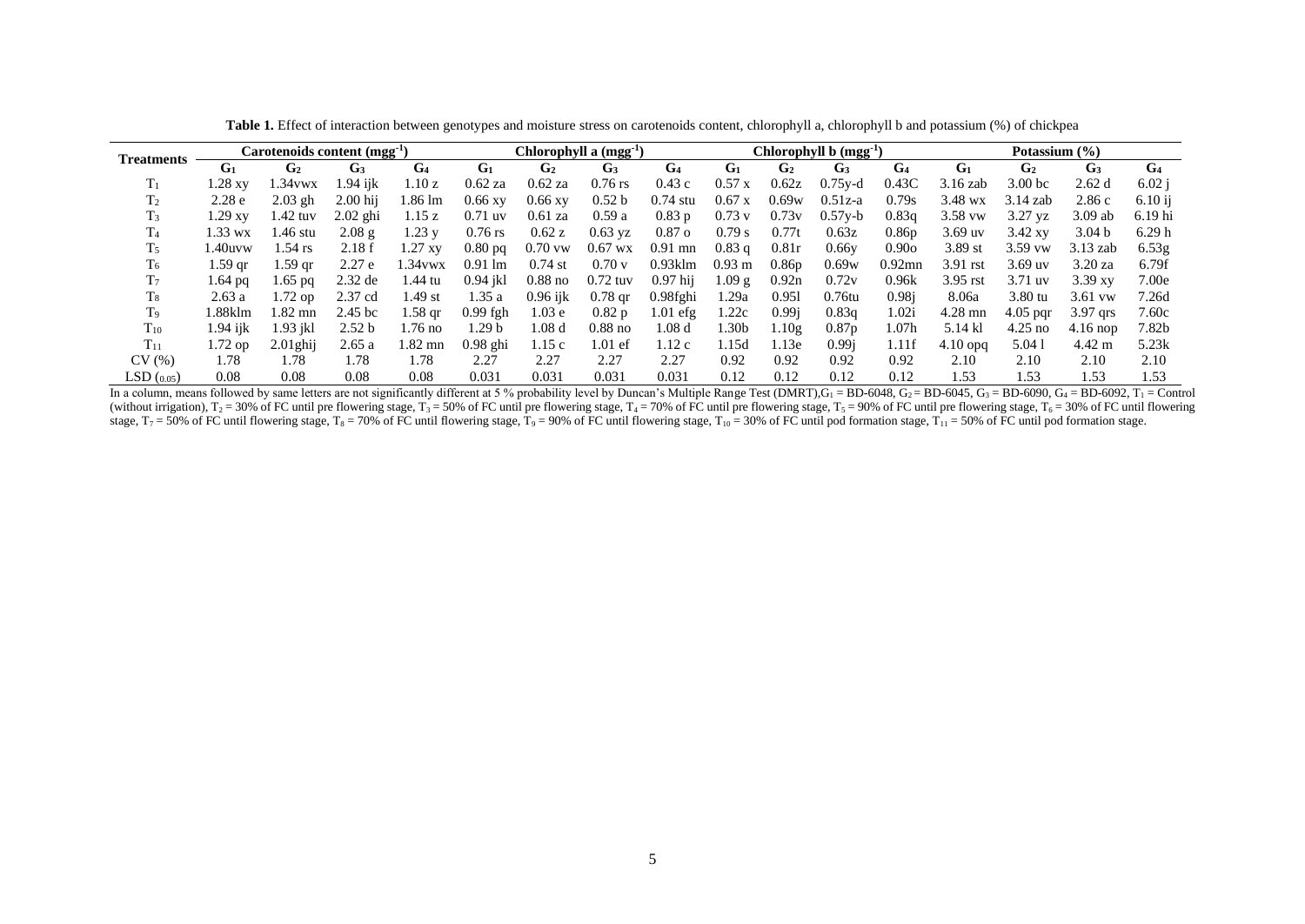#### *Chlorophyll a and chlorophyll b content*

The interactions between genotypes by moisture stress treatments were significant for chlorophyll contents( $P \le 0.05$ ). Moisture stress imposed up to the preflowering stage, significantly decreased chlorophyll *a* and chlorophyll *b* content whereas moisture stress imposed up to flowering and pod formation stage also influenced these contents. The restricted water supply up to pre-flowering is liable for reducing chlorophyll content and during flowering stage and pod formation stage it had a mild effect on these contents. The moisture stress also indicated that chlorophyll *b* is not more sensitive to moisture stress than chlorophyll *a* (Table 1).The genotype BD-6048 showed a higher chlorophyll *a* and *b* content than the other genotypes up to flowering stage (Table 1). The results are accord with Nyachiro et al. (2001), depicted a significant decrease of chlorophyll *a* and *b* caused by water deficit in six *Triticum aestivum* L. cultivars. Decreased or unchanged chlorophyll level during moisture stress has been stated in other species, depending on the interval and severity of moisture stress (Kpyoarissis et al., 1995). A decrease of chlorophyll with moisture stress means a lowered capacity for light harvesting.

### *K and P content*

The impact of moisture stress on P and K of the plant leaf was shown in Table 1 and 2.K content was higher when moisture stress imposed up to 70% of FC until flowering stage and tended to decrease at moisture stress up to pod formation stage. P contents showed considerable variation among the stress treatments and genotypes. Decreases in P content were larger for moisture stress up to pod formation stage compared to drought imposed at the pre-flowering and flowering stage. This might be expected with decreasing mobility of soil nutrients and plant water uptake as stress progressed. Novak and Voinovich (2000) stated that nutrient loss mechanism uptake of nutrients during the latter parts of the vegetation period was related to the differences in the estimated dry-weight biomass. In addition, Radersma et al. (2005) found that lower soil water contents caused less P uptake (through hampered diffusion) and decreased maize biomass growth.

#### *Proline content*

Differences in proline content or interactions between genotypes by moisture stress treatment were significant( $P \leq 0.05$ ). The proline content increased where moisture stress imposed up to pre flowering stage than up to both flowering and pod formation stages in all genotypes of chickpea (Table 2). The proline content due to moisture stress was more in genotype BD-6048. The proline content depends on plant age, leaf age, leaf position or leaf part

(Chiang and Dandekar, 1995). Under vegetative stage, moisture stress improved proline content, these increasing roles due to osmotic compatible and adjust osmotic potential which resulted in moisture stress avoidance in chickpea. Proline was found to be accumulated in a large level under moisture stress (Kalefetoglu, 2006; Tan et al.,2006; Ceyhan et al., 2012). Proline accumulation play adaptive roles in plant stress tolerance (Verbruggen and Hermans, 2008). For selection of stress tolerance, accumulation of proline has been considered as a parameter (Jaleel et al., 2007).

#### *Protein content*

Percent protein content was reduced with receding moisture stress (Table 2). At maintaining moisture stress up to flowering stage, the increase in leaf protein content was observed in BD-6048. With the further reduction in water levels, the protein content decreased in BD-6048 in comparison with control. Johal et al. (2020) elucidated that stress sensitive genotypes recorded maximal reduction (20.86 %) in comparison with tolerant accession at 75% receding moisture level.

# *Plant height and pod number per plant*

Moisture stress had a significant effect on plant height and the number of pods per plant. Plants were generally tallest and had the highest number of pods when they were grown without moisture stress. Interactions between genotypes by moisture stress treatment were significant for plant height and pod number. The effect of the moisture stress on plant height up to pre flowering stage was severe and it had less effect when stressed up to flowering and pod formation stage (Table 3). Averaged across treatments BD-6048 showed the highest plant height. Pod number was also affected by moisture stress. The severity was more when stressed continued up to pod formation stage. BD-6048 had the highest pod numbers irrespective of treatments (Table 2). The yield of grain legumes grown under moisture stress conditions is largely depending on the number of pods plant per plant (Lopez et al., 1996; Pilbeam et al., 1992).

### *Seed yield per plant*

The yield reaction to drought stress of chickpea is given in Table 3. The yield of all for genotypes of chickpea was affected by moisture stress. Interactions between cultivars by moisture stress treatment were significant. Plants stressed until pre-flowering stage and pod formation stage, gave a significantly lower yield than plants stressed during flowering stage. The highest yield was obtained from BD-6048 when stress imposed 70% of FC until flowering stage. Seed yield under moisture stress at 50% of FC until pod formation stage showed 19.94 % less than that under stress treatment at 50% of FC until flowering stage.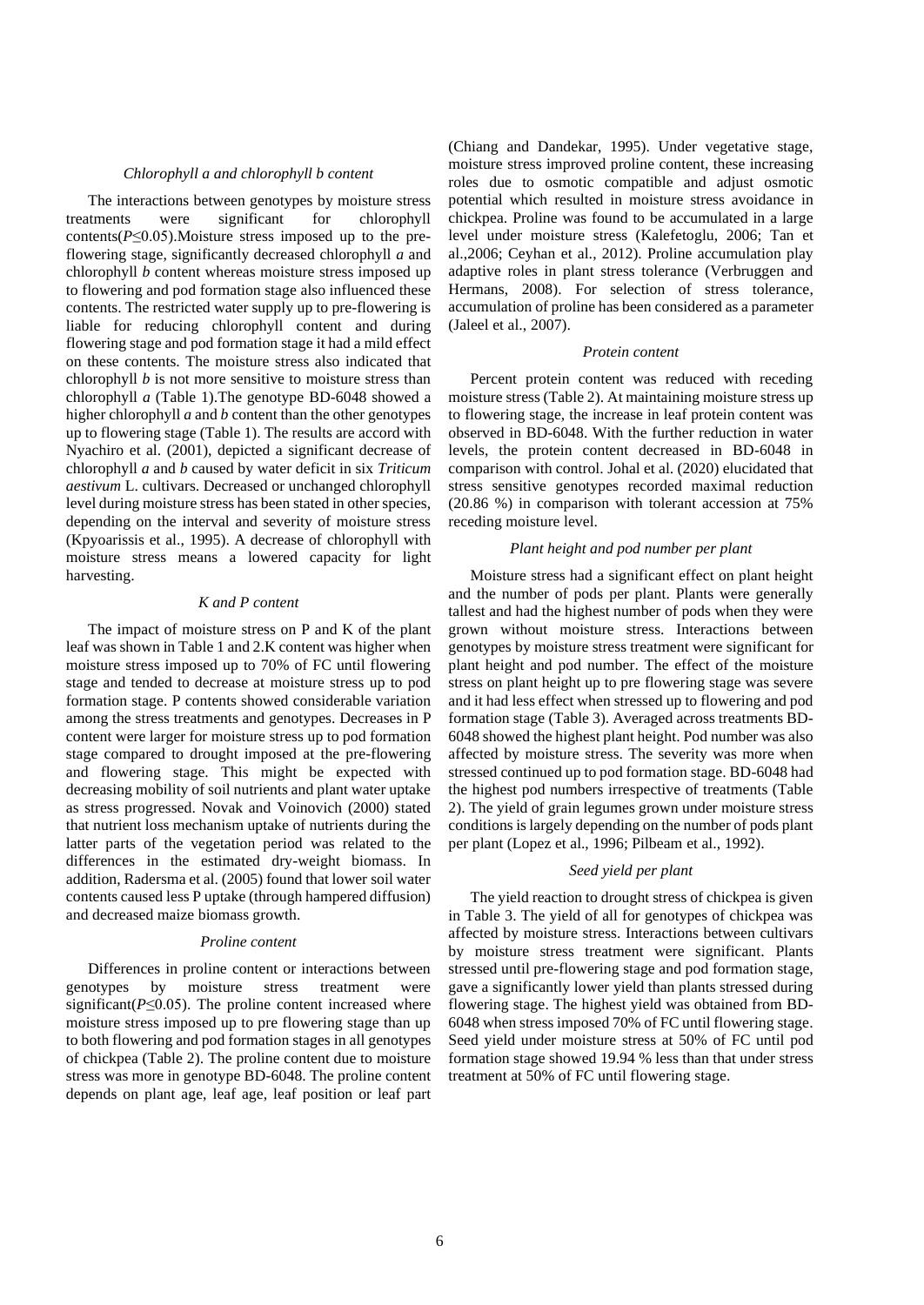| <b>Treatments</b> |                   |                  | Phosphorus $(\% )$ |                   |                       | Proline content $(mg100g^{-1})$ |                      |                     | Protein content $(\% )$ |                |                |                |
|-------------------|-------------------|------------------|--------------------|-------------------|-----------------------|---------------------------------|----------------------|---------------------|-------------------------|----------------|----------------|----------------|
|                   | G <sub>1</sub>    | G <sub>2</sub>   | G <sub>3</sub>     | G <sub>4</sub>    | G <sub>1</sub>        | G <sub>2</sub>                  | G <sub>3</sub>       | G <sub>4</sub>      | G <sub>1</sub>          | G <sub>2</sub> | G <sub>3</sub> | G <sub>4</sub> |
| $T_1$             | 1.02 a            | 0.72d            | 0.68 <sub>e</sub>  | 0.75c             | 219.39a               | 214.52b                         | 205.33d              | 193.38i             | 20.88 yz                | $22.42$ n-r    | $21.09$ yz     | 18.27 yzo      |
| T <sub>2</sub>    | 0.68 <sub>e</sub> | $0.66$ fgh       | $0.61$ jkl         | $0.51$ tuv        | 208.18c               | 202.37f                         | 196.32h              | 186.391             | $22.31o-s$              | $22.98 i-m$    | 21.62 vwx      | 20.81 z        |
| $T_3$             | $0.74$ cd         | $0.66 e-h$       | $0.67$ efg         | $0.67$ ef         | 203.41e               | 196.33h                         | 193.65i              | 183.44no            | $22.78 k-n$             | $23.09$ h-l    | $21.70 u-x$    | 21.32 xy       |
| T <sub>4</sub>    | 0.85 <sub>b</sub> | $0.61$ ik        | $0.65$ gh          | 0.68 <sub>e</sub> | 199.30g               | 191.48i                         | 191.46i              | 181.50g             | $22.84$ j-n             | $23.26$ g-j    | $21.81$ t-w    | 21.57 wx       |
| T <sub>5</sub>    | $0.74$ cd         | $0.59$ lmn       | 0.64 hi            | 0.65h             | 195.35h               | 184.50m                         | 188.71k              | 178.44s             | 23.82 def               | $23.40 f - i$  | $22.05$ r-v    | $21.89$ s-w    |
| T <sub>6</sub>    | 0.68 e            | $0.58$ mno       | $0.62$ ij          | $0.62$ ik         | 191.26i               | $182.51$ opq                    | 186.901              | 176.68t             | 23.93 cde               | 23.54 e-h      | $22.14$ q-u    | $22.20$ q-t    |
| T <sub>7</sub>    | $0.54$ rs         | $0.53$ st        | $0.60k-n$          | $0.61$ jk         | 186.651               | 177.46st                        | 183.56mn             | 173.70u             | 24.13 cd                | $23.65$ efg    | $22.26$ p-s    | $22.26$ p-s    |
| $T_{8}$           | 0.31a             | $0.51$ uv        | $0.60$ <i>j</i> -m | $0.58$ nop        | 182.69 <sub>nop</sub> | 171.31v                         | 181.69 <sub>pq</sub> | 171.46 <sub>v</sub> | 24.72 a                 | 23.73 def      | $22.29$ p-s    | $22.701-p$     |
| $T_9$             | 0.38y             | 0.49v            | $0.58$ nop         | $0.56$ opq        | 178.44s               | 168.67x                         | 179.72r              | 168.57x             | 24.36 abc               | 23.77 def      | $22.59m-q$     | $22.95 i-m$    |
| $T_{10}$          | 0.35 z            | 0.46 w           | $0.56$ pqr         | $0.55$ grs        | 174.23u               | 163.28z                         | 176.57t              | 166.38y             | 24.62 ab                | $23.67$ efg    | $22.75 k-o$    | $23.16 h-k$    |
| $T_{11}$          | 0.49v             | $0.41 \text{ x}$ | $0.53$ s           | $0.53$ stu        | 170.24w               | 159.30a                         | 174.28u              | 163.38z             | 24.18 bcd               | $23.10 h-1$    | $22.82$ j-n    | $23.26$ g-j    |
| CV(%)             | 2.35              | 2.35             | 2.35               | 2.35              | 0.34                  | 0.34                            | 0.34                 | 0.34                | 1.22                    | 0.34           | 1.22           | 0.34           |
| LSD(0.05)         | 0.023             | 0.023            | 0.023              | 0.023             | 1.03                  | 1.03                            | 1.03                 | 1.03                | 0.451                   | 1.03           | 0.451          | 1.03           |

Table 2. Effect of interaction between genotypes and moisture stress on phosphorus (%), proline content and protein content (%) of chickpea

In a column, means followed by same letters are not significantly different at 5 % probability level by Duncan's Multiple Range Test (DMRT),  $G_1 = BD-6048$ ,  $G_2 = BD-6045$ ,  $G_3 = BD-6090$ ,  $G_4 = BD-6090$ ,  $T_1 = Control$ (without irrigation),  $T_2 = 30\%$  of FC until pre flowering stage,  $T_3 = 50\%$  of FC until pre flowering stage,  $T_4 = 70\%$  of FC until pre flowering stage,  $T_5 = 90\%$  of FC until pre flowering stage,  $T_6 = 30\%$  of FC u stage,  $T_7 = 50\%$  of FC until flowering stage,  $T_8 = 70\%$  of FC until flowering stage,  $T_9 = 90\%$  of FC until flowering stage,  $T_{10} = 30\%$  of FC until pod formation stage,  $T_{11} = 50\%$  of FC until pod formation stag

Table 3. Effect of interaction between genotypes and moisture stress on yield and yield contributing characters of chickpea

| <b>Treatments</b> |                | Plant height (cm)   |                |                |             |                     | Number of pod plant <sup>-1</sup> |                    | Seed yield plant <sup>-1</sup> (g) |                |                     |                     |  |
|-------------------|----------------|---------------------|----------------|----------------|-------------|---------------------|-----------------------------------|--------------------|------------------------------------|----------------|---------------------|---------------------|--|
|                   | G <sub>1</sub> | G <sub>2</sub>      | G <sub>3</sub> | G <sub>4</sub> | $G_1$       | G <sub>2</sub>      | G <sub>3</sub>                    | G <sub>4</sub>     | G <sub>1</sub>                     | G <sub>2</sub> | G <sub>3</sub>      | G <sub>4</sub>      |  |
| $T_1$             | $43.07m - q$   | 42.61pq             | 41.02r         | 39.21s         | 65.57rs     | 64.13stu            | 63.71tu                           | 59.34 <sub>w</sub> | $15.06j-m$                         | 14.12mn        | $11.56$ gr          | 11.25r              |  |
| T <sub>2</sub>    | $44.10 h-n$    | $43.15 \text{ m-q}$ | $42.95$ n-q    | 40.52r         | $69.89j-n$  | 66.46pqr            | 63.35uv                           | 61.80 <sub>v</sub> | $16.50$ fgh                        | 14.39lmn       | 12.43 <sub>pq</sub> | 11.80 <sub>qr</sub> |  |
| T <sub>3</sub>    | $44.13 h-n$    | 43.71 $k-p$         | $43.05$ m-q    | 42.48g         | $70.95$ h-l | 68.46 <sub>no</sub> | 65.13rst                          | 63.14uv            | $16.01$ hij                        | $15.72h-k$     | 12.93op             | $12.17$ pqr         |  |
| T <sub>4</sub>    | $45.85 c-f$    | $43.601 - q$        | $43.461 - q$   | $42.70$ opq    | $71.91$ ghi | $69.64j-n$          | 67.47 <sub>opg</sub>              | 66.43pqr           | 16.45f-i                           | 15.99hij       | 14.15mn             | 13.58 <sub>no</sub> |  |
| $T_5$             | 45.95cde       | $44.08 h-n$         | 43.75 k-p      | $43.471 - q$   | 74.71cde    | $70.31 - m$         | 65.15rst                          | 65.88grs           | $15.92h-k$                         | 14.87klm       | 13.67 <sub>no</sub> | 13.67 <sub>no</sub> |  |
| T <sub>6</sub>    | 46.10cd        | $45.01d - i$        | $44.24$ g-m    | $43.93 i-o$    | 75.65bcd    | 73.43efg            | $70.36i$ -m                       | 67.70op            | 18.62bc                            | 17.42def       | $15.42i-1$          | $15.49$ hijk        |  |
| T <sub>7</sub>    | 47.00bc        | 46.08cd             | $45.21d-h$     | $45.27d-h$     | 76.91ab     | 74.30de             | $71.30h - k$                      | 69.52lmn           | 19.46ab                            | 17.76cde       | $15.50h - k$        | $15.85$ hijk        |  |
| T <sub>8</sub>    | 48.70a         | 48.03ab             | 46.62c         | 45.92cde       | 78.37a      | 76.37bc             | 73.83ef                           | 71.86ghi           | 20.37a                             | 19.85a         | 18.46bcd            | 17.90cde            |  |
| T <sub>9</sub>    | 45.99cde       | 45.91cde            | $45.02d - j$   | $43.94 i-n$    | 76.91ab     | 74.42de             | $70.81h-m$                        | 70.84h-m           | 18.02cde                           | 18.73bc        | 17.45def            | 17.28efg            |  |
| $T_{10}$          | $45.35d-g$     | 44.86 e-k           | $45.09d - i$   | $44.66 f-1$    | 71.36hij    | 72.46fgh            | 69.59k-n                          | $69.70j-n$         | 16.29ghi                           | 17.99cde       | $15.71h-k$          | 15.74h-k            |  |
| $T_{11}$          | $44.40g-1$     | 44.45 g-l           | 43.75 k-p      | $43.84$ j-p    | 73.67ef     | $71.14$ h-l         | 69.18mno                          | $67.46$ opq        | 15.58h-k                           | 16.49fgh       | $16.21$ ghi         | 14.24mn             |  |
| CV(%)             | 3.93           | 3.93                | 3.93           | 3.93           | 1.55        | 1.55                | 1.55                              | 1.55               | 4.17                               | 4.17           | 4.17                | 4.17                |  |
| LSD(0.05)         | 1.23           | 1.23                | 1.23           | 1.23           | 1.75        | 1.75                | 1.75                              | 1.75               | 1.06                               | 1.06           | 1.06                | 1.06                |  |

In a column, means followed by same letters are not significantly different at 5 % probability level by Duncan's Multiple Range Test (DMRT),  $G_1 = BD-6048$ ,  $G_2 = BD-6045$ ,  $G_3 = BD-6090$ ,  $G_4 = BD-6092$ ,  $T_1 = Control$ (without irrigation),  $T_2 = 30\%$  of FC until pre flowering stage,  $T_3 = 50\%$  of FC until pre flowering stage,  $T_4 = 70\%$  of FC until pre flowering stage,  $T_5 = 90\%$  of FC until pre flowering stage,  $T_6 = 30\%$  of FC u stage,  $T_7 = 50\%$  of FC until flowering stage,  $T_8 = 70\%$  of FC until flowering stage,  $T_9 = 90\%$  of FC until flowering stage,  $T_{10} = 30\%$  of FC until pod formation stage,  $T_{11} = 50\%$  of FC until pod formation stag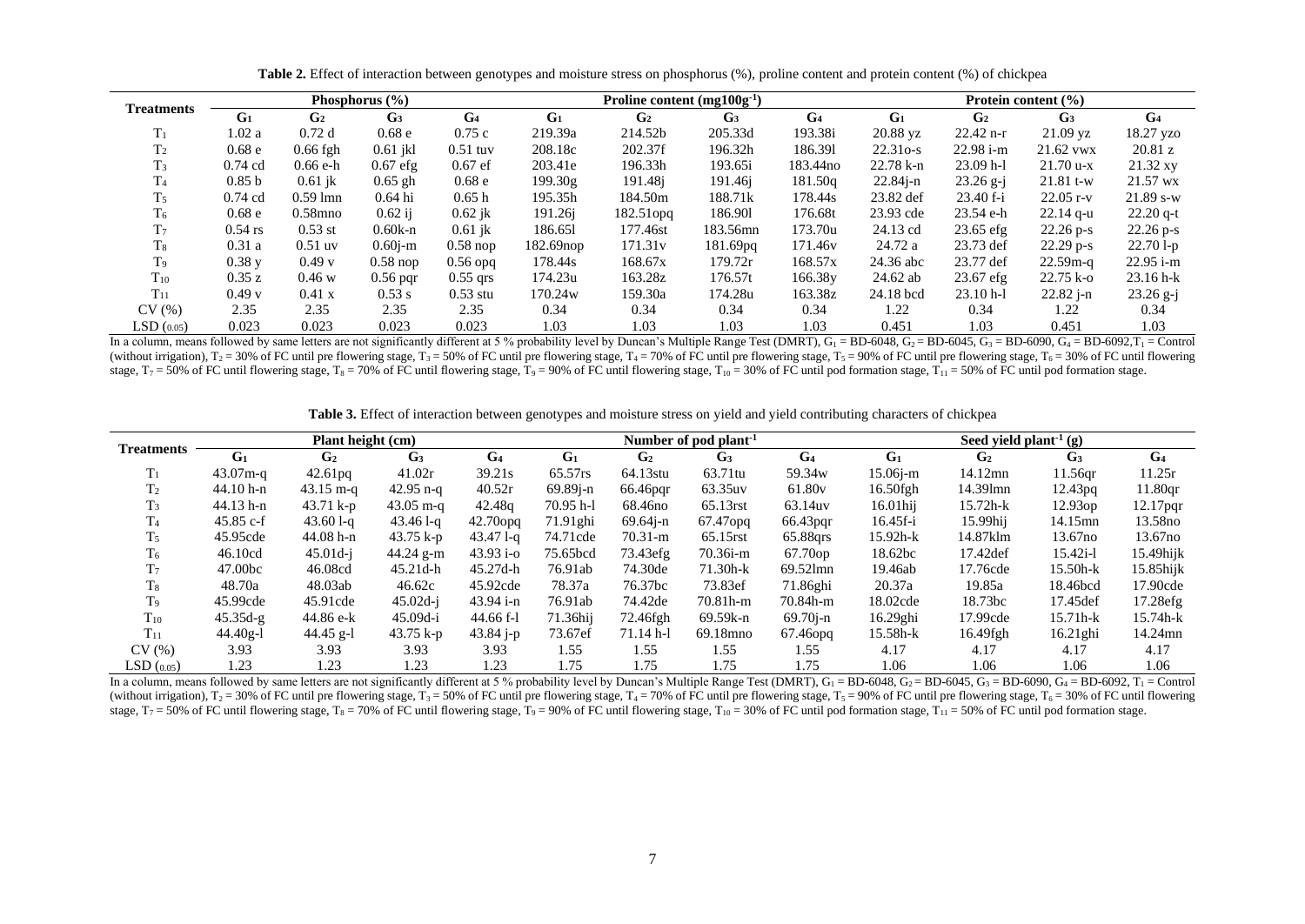#### **CONCLUSIONS**

In conclusion, chickpea genotypes showed significant variation based on studied parameters for moisture stresses, which highlight the usability of these genotypes for future research programs. With the current outcome, it can be accomplished that moisture stress hinders the growth and metabolic action of chickpea genotypes. On the basis of analysis of chickpea genotypes, we concluded that there was considerable difference in physiological, biochemical attributes and seed yield. BD-6048 had higher RWC, chlorophyll, carotenoids and proline content in comparison to other genotypes up to moisture stress at pre-flowering stage. These parameters also demonstrated substantial variability under different moisture stress conditions. This research may assist to understand some adaptive mechanisms developed by chickpea genotypes and may useful to categorize valuable traits for chickpea breeding programs.

#### **LITERATURE CITED**

- AOAC. 1965. Official Methods of Analysis of Association of Official Analytical Chemists.15. ed, Washington D.C.
- Askari, E. and P. Ehsanzadeh. 2015. Drought stress mitigation by foliar application of salicylic acidand their interactive effects on physiological characteristics of fennel (*Foeniculum vulgare* Mill.) genotypes. Acta. Physiol. Plant.37:1-14.
- Balling, R.C. and P. Gober. 2007. Climate variabilityand residential water use in the city of Phoenix,Arizona. J. Appl. Meteorol. Clim. 46(7): 1130-1137.
- Bates, L.S., R.P. Waldren and L.D. Teare. 1973. Rapid determination of free proline for water stress studies. Plant Soil. 39: 205-207.
- Ceyhan, E., A. Kahraman, M. Onder, M.K. Ates, S. Karadas, R. Topak and M.A. Avci. 2012. Physiological and biochemical responses to drought stress of chickpea genotypes. World Aca. Sci. Eng. Technol. 66: 383-388.
- Chapman, H.D. and P.R. Pratt. 1961. Methods of Analysis for Soils, Plants and Water. Univ. of Calif., Berley. pp. 169-170.
- Chiang, H.H. and A.M. Dandekar. 1995. Regulation of proline accumulation in *Arabidopsis thaliana* (L.) Heynh during development and in response to desiccation. Plant. Cell Environ. 18: 1280–1290.
- Eckstein, D., V. Kunzel, L. Schafer and M. Winges. 2019. Global climate risk index 2020. Bonn Ger. 2019: 9.
- Fahad, S., A.A. Bajwa, U. Nazir, S.A. Anjum, A. Farooq, A. Zohaib, S. Sadia, W. Nasim, S. Adkins, S. Saud, M.Z. Ihsan, H. Alharby, C. Wu, D. Wang and J. Huang. 2017. Crop production under drought and heat stress: Plant response sand management options. Front. Plant Sci. 8:1147.
- FAOSTAT, 2021. Statistical database of the United Nations Food and Agriculture Organization, [http://faostat](http://faostat/) fao.org/download/O/OA/E. (Accessed April23, 2021)
- Farooq, M.A. Wahid, N. Kobayashi, D, Fujita and S.M.A. Basra. 2009.Plant drought stress: effects, mechanisms and management. Agron. Sustain. Dev. 29: 185-212.
- Gomez, K.A. and A.A. Gomez. 1984. Statistical procedures for agricultural research. A Wiley International Science Published by John Wiled and Sons New work, Brisbane Singapore pp. 139-240.
- Gray, C. and V. Mueller. 2012. Drought and Population Mobility in Rural Ethiopia. World Dev. 40(1): 134-145.
- Grolle, J. 2015. Historical case studies of famine sand migrations in the West African Sahel and their possible relevance now and in the future. Popul. Environ. 37(2): 181-206.
- Jackson, L.E., U. Pascual and T. Hodkin. 2007. Utilizing and conserving agro biodiversity in agricultural landscapes. Agro Ecol. Syst. Environ. 121: 196-210.
- Jackson, M.L. 1975.Soil Chemical Analysis Prentice Hall of India Pvt. Ltd. New Delhi.
- Jaleel, C.A., R. Gopi, B. Sankar, P. Manivannan, A. Kishorekumar, R. Sridharanand R. Panneerselvam. 2007. Studies on germination, seedling vigour, lipid peroxidation and proline metabolism in *Catharanthus roseus* seedlings under salt stress. South Afr. J. Bot. 73: 190–195.
- Jamro, S., F.N. Channa, G.H. Dars, K. Ansari and N.Y. Krakauer. 2020. Exploring the Evolution of Drought Characteristics in Balochistan, Pakistan. Appl. Sci. 10(3): 913.
- Jerez, S. and R.M. Trigo. 2013. Time-scale andextent at which large-scale circulation modesdetermine the wind and solar potential in the Iberian Peninsula. Environ. Res. Lett. 8(4):044035.
- Johal, N., J.Kaur, S.K. Grewal, S. Singh and A. Kushwah.2020. Physiological and Biochemical Responses of Chickpea Accessions at Reproductive Stage Under Receding Moisture Conditions. Agric. Res. 9(4):554–567.
- Kalefetoglu, T. 2006. Characterization of chickpea (*Cicer arietinum*L.) cultivars and lines tolerance to drought stress. Master Thesis, Hacettepe Universiy, Ankara, Turkey.
- Kaur, S., M. Arora, A.K. Gupta and N. Kaur. 2012. Exploration of biochemical and morphological diversity in chickpea seeds to categorize cold stress-tolerant and susceptible genotypes. ActaPhysiol. Plant.34: 569-580.
- Kpyoarissis, A., Y. Petropoulou and Y. Manetas. 1995. Summer survival of leaves in a soft-leaved shrub (*Phlomis fruticosa* L., Labiatae) under Mediterranean field conditions: avoidance of photo inhibitory damage through decreased chlorophyll contents. J. Exp. Bot.46: 1825–1831.
- Lichtenthaler, A. and R. Wellburn. 1983. Determinations of total carotenoids and chlorophylls *a* and *b* of leaf extracts in different solvents. Biochem. Soc. Trans.11 (5): 591–592.
- Lobato, A.K.S., R.C.L. Costa, C.F. Oliveira Neto, B.G. Santos Filho, F.J.R. Cruz, J.M.N. Freitas and F.C. Cordeiro. 2008. Morphological changes in soybean under progressive water stress. Int. J. Bot.4: 231-235.
- Lopez, F.B., C. Johansen, Y.S. Chauhan. 1996. Effect of timing of drought stress on phenology, yield and yield components of as hort-duration pigeon pea. J Agron.Crop Sci. 177: 311- 320.
- Moayedi, A.A., A. Nasrulhaq-Boyce and H. Tavakoli. 2011. Application of physiological and biochemical indices for screening and assessment of drought tolerance in durum wheat genotypes. Aust. J. Crop Sci.5: 1014-1018.
- Novak, V. and J. Vidovic. 2000. Transpiration and nutrient uptake dynamics in maize (*Zea mays* L.). Ecol. Model. 166:99–107.
- Nyachiro, J.M., K.G. Briggs, J. Hoddinottand, A.M. Johnson-Flanagan. 2001. Chlorophyll content, chlorophyll fluorescence and water deficit in spring wheat. Cereal Res. Commun. 29: 135–142.
- Pilbeam, C.J., J.K. Akatse, P.D. Hebblethwaite and C.D. Wright. 1992. Yield production in two contrasting forms of springsown faba beans in relation to water supply. Field Crops Res. 29:73-287.
- Radersma, S., B. Lusianaand M. van Noordwijk. 2005. Simulation of soil drying induced phosphorus deficiency and phosphorus mobilization as determinants of maize growth near tree lines on a Ferral soil. Field Crops Res. 91:171–184.